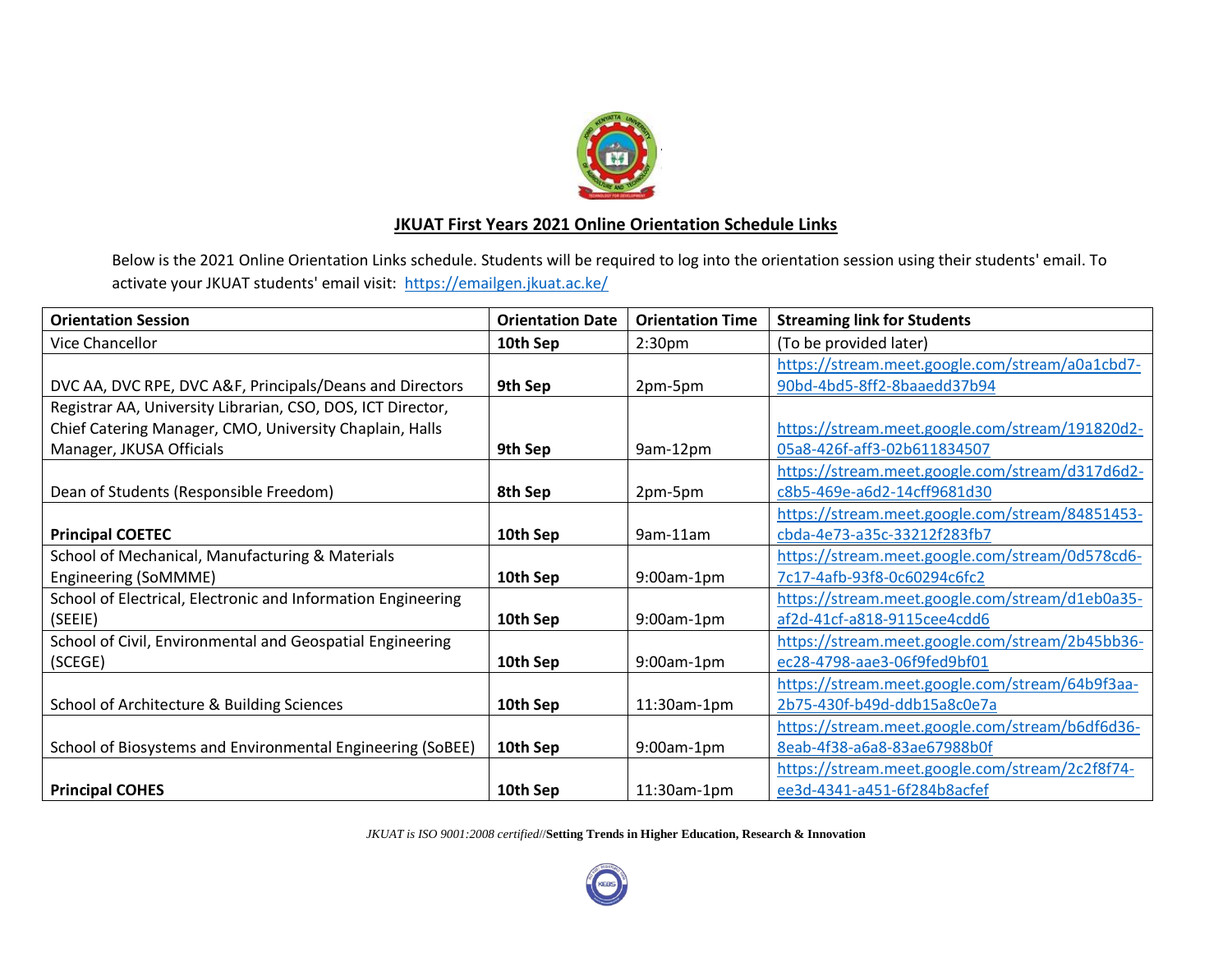|                                                          |          |             | https://stream.meet.google.com/stream/8d048514- |
|----------------------------------------------------------|----------|-------------|-------------------------------------------------|
| School of Nursing                                        | 10th Sep | 11:30am-1pm | 0238-41ce-a2dd-aa43173abdf5                     |
|                                                          |          |             | https://stream.meet.google.com/stream/7202a304- |
| School of Medicine                                       | 10th Sep | 11:30am-1pm | 5009-4ef7-a739-ba6797414771                     |
|                                                          |          |             | https://stream.meet.google.com/stream/045ae229- |
| School of Pharmacy                                       | 10th Sep | 11:30am-1pm | 86f6-4db4-84c1-dcf8a6dbd7f7                     |
|                                                          |          |             | https://stream.meet.google.com/stream/6dde1e7e- |
| School of Public Health Public Health                    | 10th Sep | 11:30am-1pm | 6045-45bf-9de0-825cef1cd370                     |
|                                                          |          |             | https://stream.meet.google.com/stream/a7033fa8- |
| <b>School of Biomedical Sciences</b>                     | 10th Sep | 11:30am-1pm | b0b5-4478-b863-d70f740ad95d                     |
|                                                          |          |             | https://stream.meet.google.com/stream/9bb08a82- |
| <b>Principal COPAS</b>                                   | 10th Sep | 9am-11am    | d612-4c6d-bdfb-069cc3115828                     |
|                                                          |          |             | https://stream.meet.google.com/stream/e7983e07- |
| School of Physical and Mathematical Sciences             | 10th Sep | 9:00am-1pm  | 36f8-4598-99db-96b7cef06eb3                     |
|                                                          |          |             | https://stream.meet.google.com/stream/1db91746- |
| <b>School of Biological Sciences</b>                     | 10th Sep | 9:00am-1pm  | 938c-4185-b6e1-ba3b04eb0de1                     |
|                                                          |          |             | https://stream.meet.google.com/stream/51f3d131- |
| School of Computing and Information Technology           | 10th Sep | 9:00am-1pm  | 5033-47a2-b795-235474eab132                     |
|                                                          |          |             | https://stream.meet.google.com/stream/462ecef7- |
| <b>Principal COANRE</b>                                  | 10th Sep | 11:30am-1pm | ad28-4bca-a870-80d7b85fbc35                     |
|                                                          |          |             | https://stream.meet.google.com/stream/223928fe- |
| School of Agriculture and Environmental Sciences (SOAES) | 10th Sep | 11:30am-1pm | e4b1-4570-ae54-ba40526997da                     |
|                                                          |          |             | https://stream.meet.google.com/stream/89d606c9- |
| School of Food and Nutrition Sciences (SOFNUS)           | 10th Sep | 11:30am-1pm | ce71-44ba-806a-d29e43ffd95d                     |
|                                                          |          |             | https://stream.meet.google.com/stream/66d07294- |
| School of Natural Resources and Animal Sciences (SONRAS) | 10th Sep | 11:30am-1pm | ed61-4afa-94b9-02551c8ccfb2                     |
|                                                          |          |             | https://stream.meet.google.com/stream/93004f64- |
| <b>Principal COHRED</b>                                  | 10th Sep | 11:30am-1pm | 16d5-4f7a-a68d-e3290ad84e81                     |
|                                                          |          |             | https://stream.meet.google.com/stream/916d771d- |
| School of Business and Entrepreneurship                  | 10th Sep | 11:30am-1pm | 718a-4a1f-856d-1df3f578d73c                     |
|                                                          |          |             | https://stream.meet.google.com/stream/b8cf6391- |
| School of Communication and Development Studies          | 10th Sep | 11:30am-1pm | cd1e-4a74-a0e8-1f5d651567de                     |

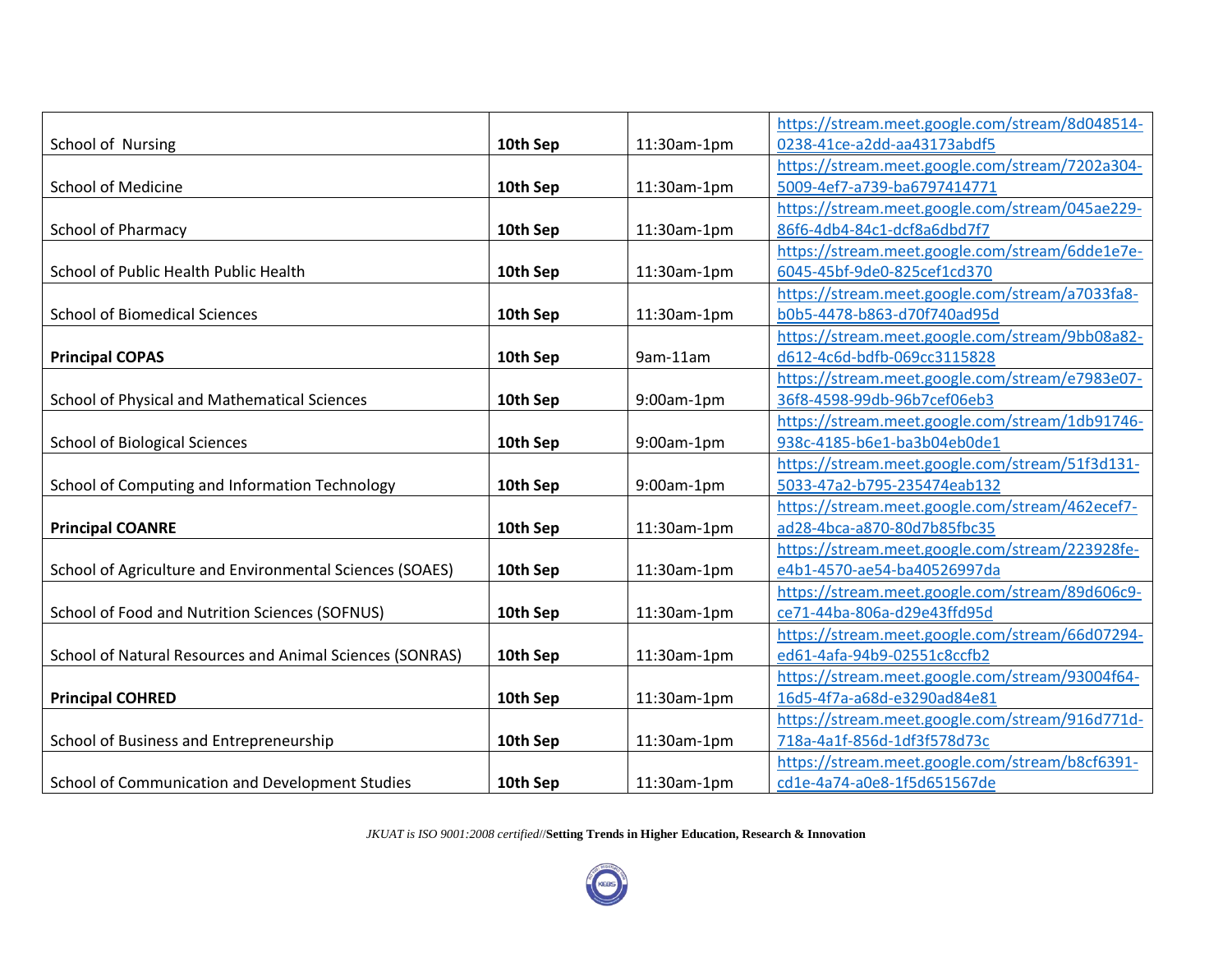|                      |          | To be        | :://stream.meet.google.com/stream/9e484f8d-<br>https:/ |
|----------------------|----------|--------------|--------------------------------------------------------|
| <b>School of Law</b> | 10th Sep | communicated | 7ea1-4822-aa2f-3be5a25e7719                            |

## **CUSTOMER CARE & USER SUPPORT CHANNELS**

In case you are stuck and need help at any point during the registration process, kindly use the following email addresses based on the college in which you belong. Ensure you **indicate your registration number** and **clearly outline the problem you are experiencing**, e.g. if its challenges logging in mention the specific system - *student portal / admission System/ email activation etc.*  Your issues will be addressed within an hour.

General Enquiries: support@jkuat.ac.ke

College Of Engineering &Technology **(COETEC)**: *orientation.coetec@students.jkuat.ac.ke*

School of Architecture & Building Sciences **(SABS)** *orientation.sabs@students.jkuat.ac.ke*

College of Health Sciences **(COHES)** *orientation.cohes@students.jkuat.ac.ke*

College of Pure & Applied Sciences **(COPAS)** *orientation.copas@students.jkuat.ac.ke*

School of Computing & Information Technology **(SCIT)** *orientation.scit@students.jkuat.ac.ke*

College of Agriculture & Natural Resources **(COANRE)** *orientation.coanre@students.jkuat.ac.ke*

College of Human Resource Development **(COHRED)** [orientation.cohred@students.jkuat.ac.ke](mailto:orientation.cohred@students.jkuat.ac.ke)

**Contact Centre Number**: 0709 715 815